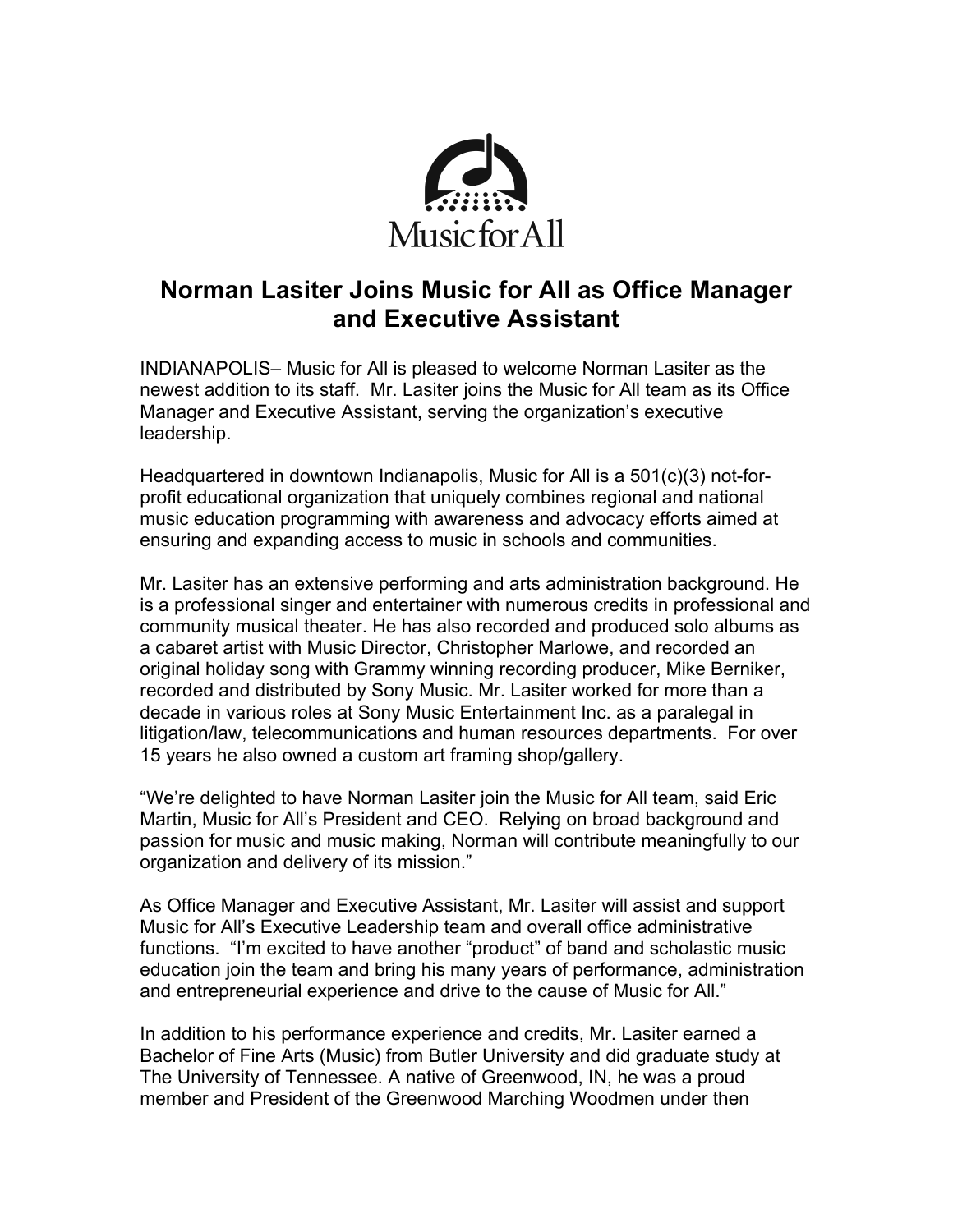director of Bands, Mr. Herman Knoll. Currently, a **retired Senior Vice President – Hal Leonard Corporation, Mr. Knoll is** a member of the Music for All Board of Directors.

## **About Music for All**

Since 1975, Music for All, through its Music for All, Bands of America, Orchestra America, and choir programs, has been a destination and set the standard for scholastic music ensemble performance and music education advocacy. As a 501(c)(3) nonprofit educational organization, Music for All's mission is to create, provide, and expand positively life-changing experiences through music for all. Music for All's vision is to be a catalyst to ensure that every child in America has access and opportunity for active music making in his or her scholastic environment. Music for All serves more than 500,000 participants annually with programs that include 30+ annual events, including the Bands of America Grand National Championships and Regional Championships for marching bands, the Music for All Summer Symposium camp for students and teachers, the Music for All National Festival and Affiliate Regional Music Festivals for concert bands, orchestras, choirs, chamber ensembles, percussion ensembles, and the national honor concert band, jazz band, orchestra, and the Bands of America Honor Band that will march for the fifth time in the Rose Parade® in 2021.

## **Sponsor Information**

Music for All efforts are supported through sponsorships, including current partnerships with National Presenting Sponsor: Yamaha Corporation of America; Official Uniform Sponsor: Fred J. Miller, Inc.; Official Student Travel Partner: Music Travel Consultants; Official Performance Equipment Sponsor: Wenger Corporation; Corporate Sponsors: Ball State University, United States Marine Drum & Bugle Corps, Zildjian and Vic Firth Company, Visit Indy and the City of Indianapolis, and Strategic Advocacy Partner: NAMM; Associate Sponsors: Delivra, Vandoren, Director's Showcase International, REMO, Tresona Multimedia, and Woodwind & Brasswind. Music for All is also supported by the Indiana Arts Commission, Arts Council of Indianapolis, the Ball Brothers Foundation, Lilly Endowment Inc, George and Frances Ball Foundation, Allen Whitehill Clowes Charitable Foundation, Nicholas H. Noyes, Jr. Memorial Foundation, Inc., and Arthur Jordan Foundation.

# # #

**\*\*FOR IMMEDIATE RELEASE\*\***

## **MEDIA CONTACT:**

Lucy Wotell Marketing Coordinator Direct phone 317-524-6213 Cell (317) 721-3048